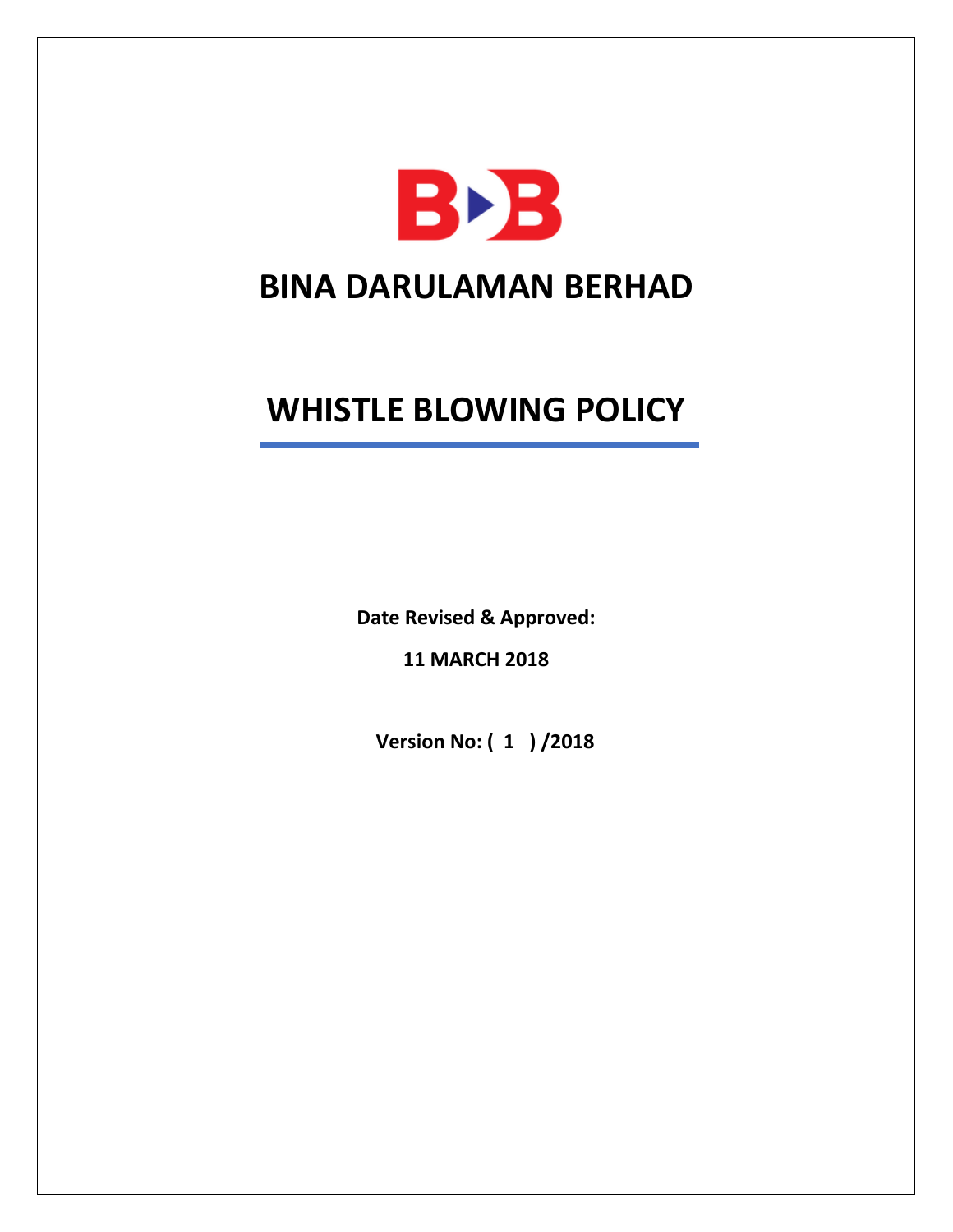# **BINA DARULAMAN BERHAD: WHISTLE-BLOWING POLICY**

| DATE REVISED & ADOPTED BY THE COMPANY | March 2018 |
|---------------------------------------|------------|
| VERSION                               | 2018)      |

# **CONTENT**

- 1.0. INTRODUCTION
- 2.0. PRINCIPLE
- 3.0. PURPOSE
- 4.0. SCOPE
- 5.0. OPERATION & RESPONSIBILITIES
- 6.0. COMMUNICATION
- 7.0. APPENDICES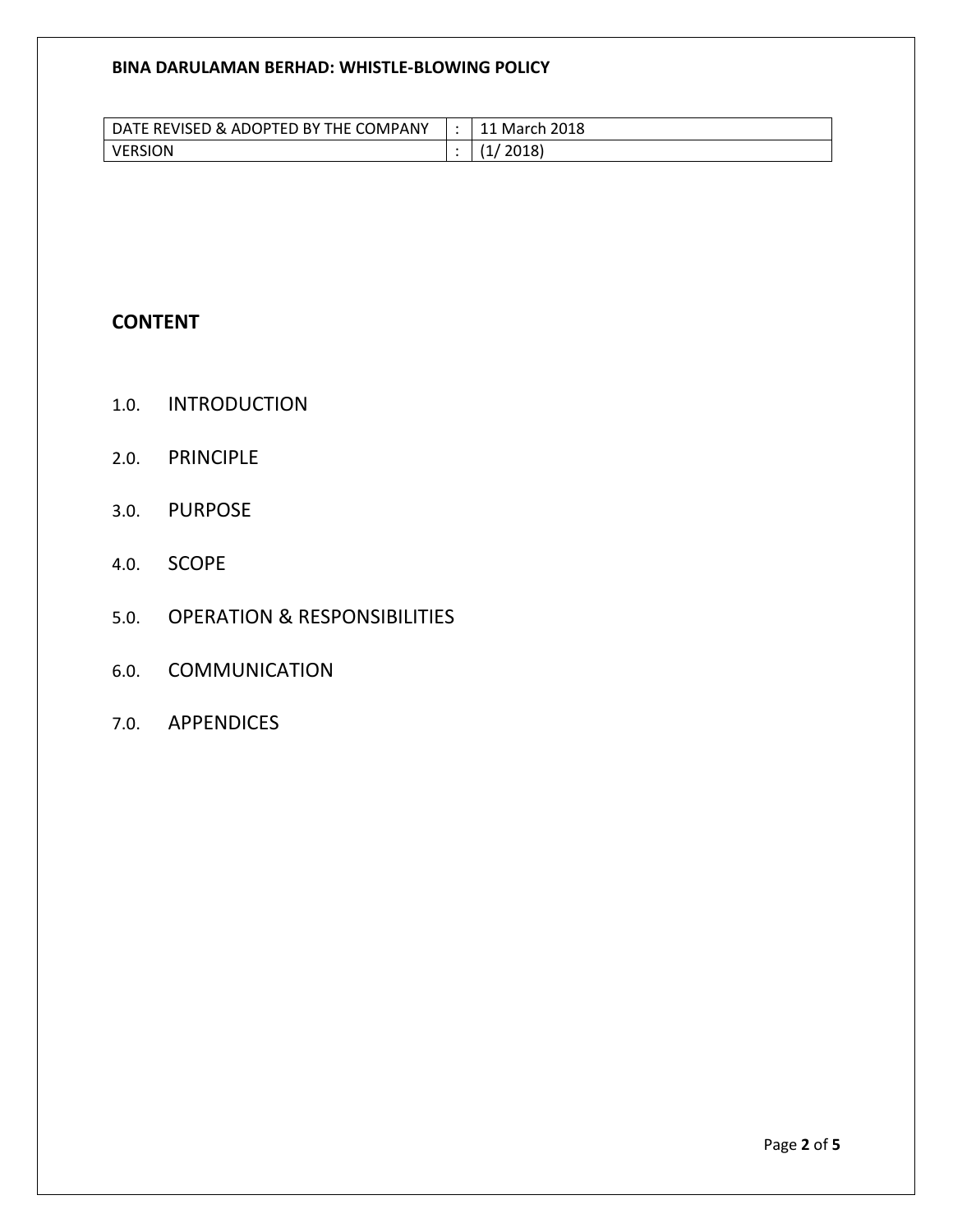# **BINA DARULAMAN BERHAD: WHISTLE-BLOWING POLICY**

| DATE REVISED & ADOPTED BY THE COMPANY | . March 2018 |
|---------------------------------------|--------------|
| <b>VERSION</b>                        | 2018)        |

#### **1. INTRODUCTION**

- 1.1. BINA DARULAMAN BERHAD ("the Company" or "BDB") is committed to upholding lawful and ethical behaviours in all its activities and requires its employees to act in accordance with all applicable laws, regulations and policies and to observe high standards of business and personal ethics in the conduct of their duties and responsibilities.
- 1.2. WHISTLE-BLOWING IS DEFINED as the action of an employee in disclosing evidence of wrongdoing including fraud, financial irregularity, circumventing internal policies and regulation arising from the deliberate commission of improper conduct and unethical activities.
- 1.3. By reporting via whistle-blowing channel, one alerts the organization to the fact that its stakeholders are being wrongfully harmed, or that they are at risk of harm.

#### **2. PRINCIPLE**

This Whistle-Blowing Policy is based on the Company's values and principles of integrity, honesty, accountability, responsibility and corporate social responsibility.

#### **3. PURPOSE**

- 3.1. This policy aims to provide employees of the Company with an avenue to raise genuine concerns, report misconduct that is detriment to the Company while provide assurance that will be protected from reprisals or victimization for whistle-blowing.
- 3.2. This policy is mainly to:
	- a. Support the Company's commitment for good corporate governance and practices;
	- b. Ensure employees can raise genuine concerns without fear of suffering retribution; and
	- c. Provide a transparent process for dealing with concerns.

#### **4. SCOPE**

The Company encourages all genuine report of grave concerns with adverse impact on the Company, focusing on the following categories:

#### a. **Illegal or unlawful conduct**

Conduct may be illegal or unlawful in terms of the laws of Malaysia and international law such as theft, fraud, corruption, bribery, insider trading or blackmail and therefore constitute reportable misconduct.

#### b. **Un-procedural conduct**

Conduct may be un-procedural if it violates clearly communicated procedures (in the form of policies, regulations or rules) governing the operations. For examples: nonfactual or misleading disclosure such as financial reporting, failure to comply with legal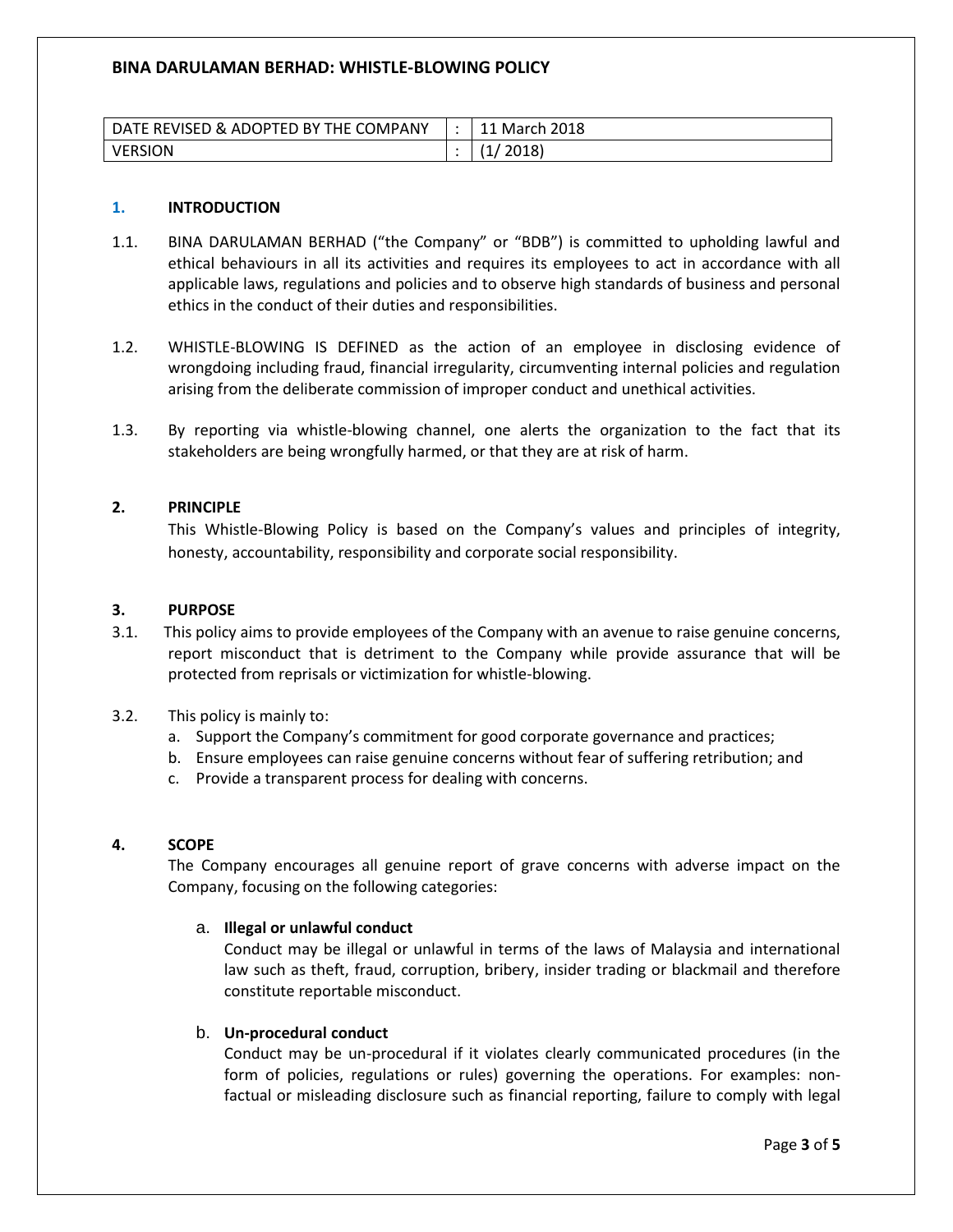| DATE REVISED & ADOPTED BY THE COMPANY | March 2018 |
|---------------------------------------|------------|
| VERSION                               | 2018)      |

or regulatory obligations, circumvent or not following approved accounting practices and internal control guidelines and related matters.

### c. **Unethical conduct**

Conduct may be unethical if it undermines the Company's core ethical values, such as integrity, respect, honesty, responsibility, accountability, fairness or activities that are not in line with the Company's value and policy for example sexual harassment and engaging in activities that are endangering the health or safety of fellow employees.

#### d. **Wasteful conduct**

Conduct may be wasteful if available resources are used in a wasteful manner that would result in significant adverse impact or material financial loss to Company.

#### **5. OPERATION & RESPONSIBILITIES**

5.1. Whistle-blowing report and cases will be handled based on the followings:

#### a. **Confidentiality**

Reports of concerns and investigations pertaining thereto shall be kept confidential to the extent possible. Unauthorised disclosure of information will be viewed as a serious disciplinary offense.

#### b. **Anonymous reporting**

Anonymous reporting will be attended and given due attention should individual making disclosure(s) opt to retain his/her anonymity.

# c. **Acting in good faith**

Anyone reporting a concern must act in good faith and have reasonable grounds for whistle blowing. The act of making allegation that prove to be unsubstantiated, and that prove to have been maliciously, recklessly, with gross negligence, or with the foreknowledge that the allegations are false, will be viewed as a serious disciplinary offense and may result in disciplinary action taken against them.

# d. **Fairness**

All concerns raised will be treated fairly and properly. The Company will not tolerate the harassment or victimisation of anyone raising a genuine concern. The Company will also ensure that adequate and proper investigation be conducted prior to making conclusion on particular case or issue. The result of investigation will be escalated to relevant authority for deliberation and decision.

5.2. Notwithstanding the provisions of this Policy, a Whistleblower is at liberty to report any wrongdoing or improper conduct directly to any enforcement agency that he/she chooses such as the Malaysian Anti-Corruption Commission, the Securities Commission or the Police.